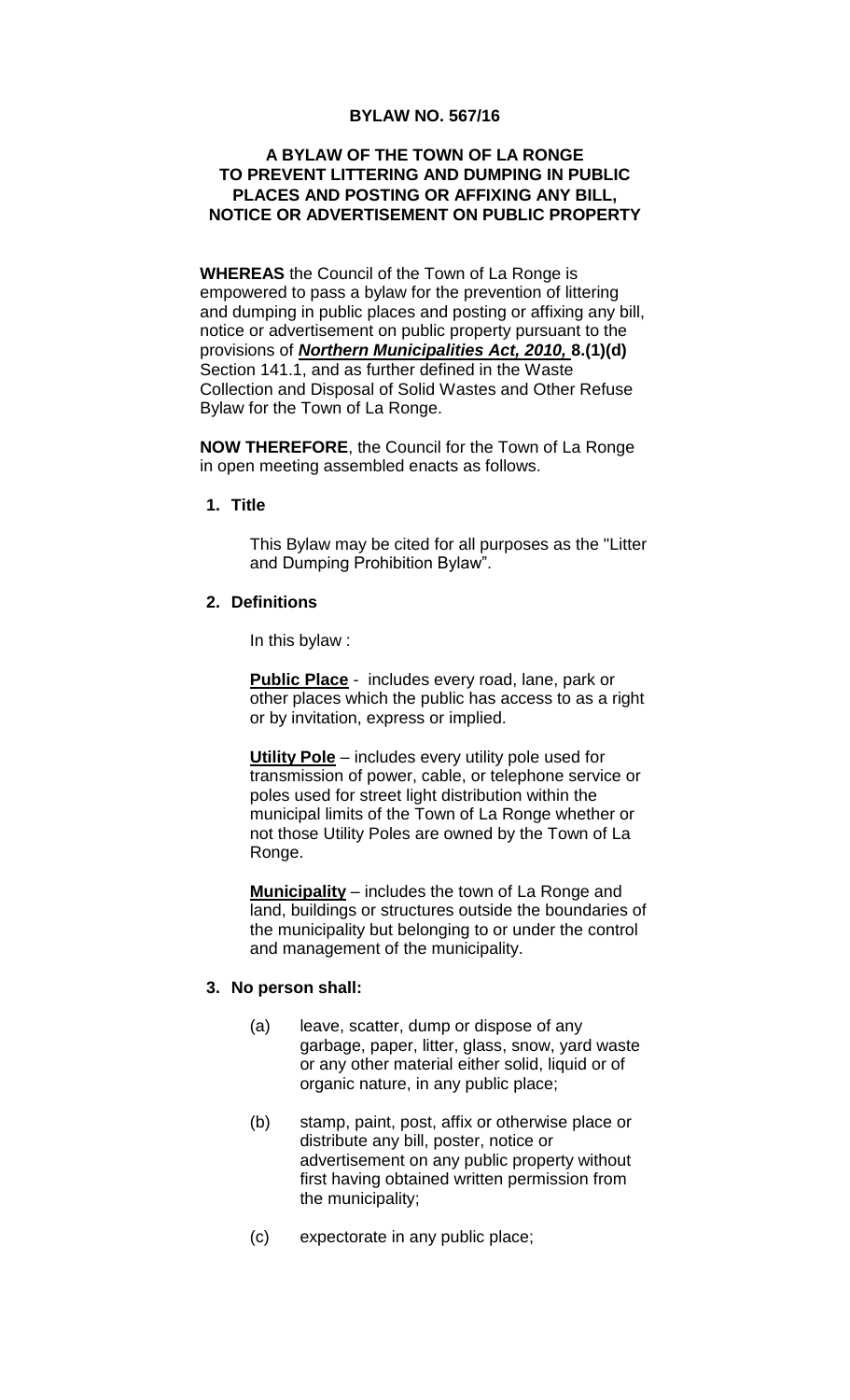- (d) deface, injure or damage any property or equipment owned by or in the care of the Town of La Ronge in any public place.
- (e) effix, or cause to be affixed, a sign, placard or handbill on any utility pole or tree within the Municipality.
	- (i) This Section shall not apply to a sign, placard or handbill posted by the owner of a utility pole to warn persons of dangers associated with the pole or to identify the owner of the utility pole.

# **4. Procedure for Violation Notices**

- (a) Where a person commits or is alleged to have committed an offence for which a penalty is set out in Schedule "A" of this Bylaw a peace officer or any other person authorized by the Town Administrator shall issue a Notice of Violation to such person.
- (b) The Notice of Violation shall be in the form or substantially in the form of Form "1" and shall provide for the voluntary payment of a penalty in the amount set forth in Schedule "A" for that offence.
- (c) Voluntary payment of a penalty specified in Notice of Violation shall be made on or before the date indicated on the Notice of Violation. Voluntary payment shall be made in person at the front counter of the Town Office during normal business hours.
- (d) If payment of the amount specified on the Notice of Violation is made on or before the date indicated on the Notice of Violation, neither the person alleged to have committed the offence nor owner of the propety shall be liable to prosecution for the offence indicated.
- (e) If payment of the amount specified on the Notice of Violation is not made on or before the date indicated on the Notice of Violation, a peace officer or other authorized person may issue or cause to be issued a Summons.
- (f) A separate offence shall be deemed to be committed on each day during on which a violation occurs or continues.

# **5. Repeal**

(a) Bylaw Number 518/11 (A Bylaw of The Town of La Ronge to Amend Bylaw No. 459/05 To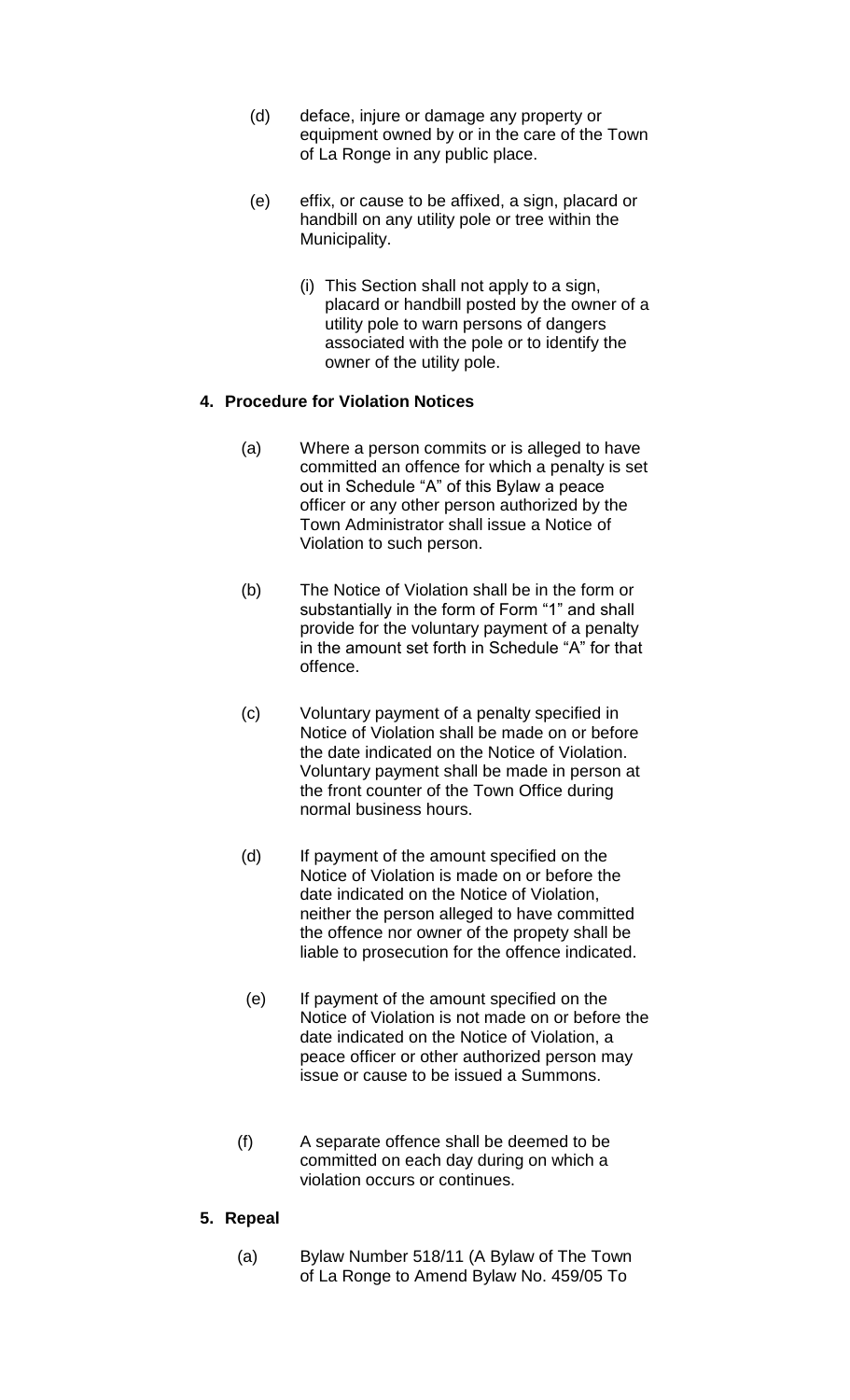prevent littering and dumping in public places and posting or affixing any bill, notice or advertisement on public property) is hereby repealed.

(b) Bylaw 459/05 (A Bylaw of the Town of La Ronge to Prevent Littering and Dumping in Public Places and Posting or Affixing any Bill Notice or Advertisement on Public Property) is hereby repealed.

# **6. Transitional and Coming Into Force**

(a) This Bylaw shall come into effect on the day of its final passing.

Mayor

Administrator

INTRODUCED AND READ a first time this 13th day of April, 2016.

READ A SECOND TIME this 13th day of April, 2016.

READ A THIRD TIME and adopted this 13th day of April, 2016.